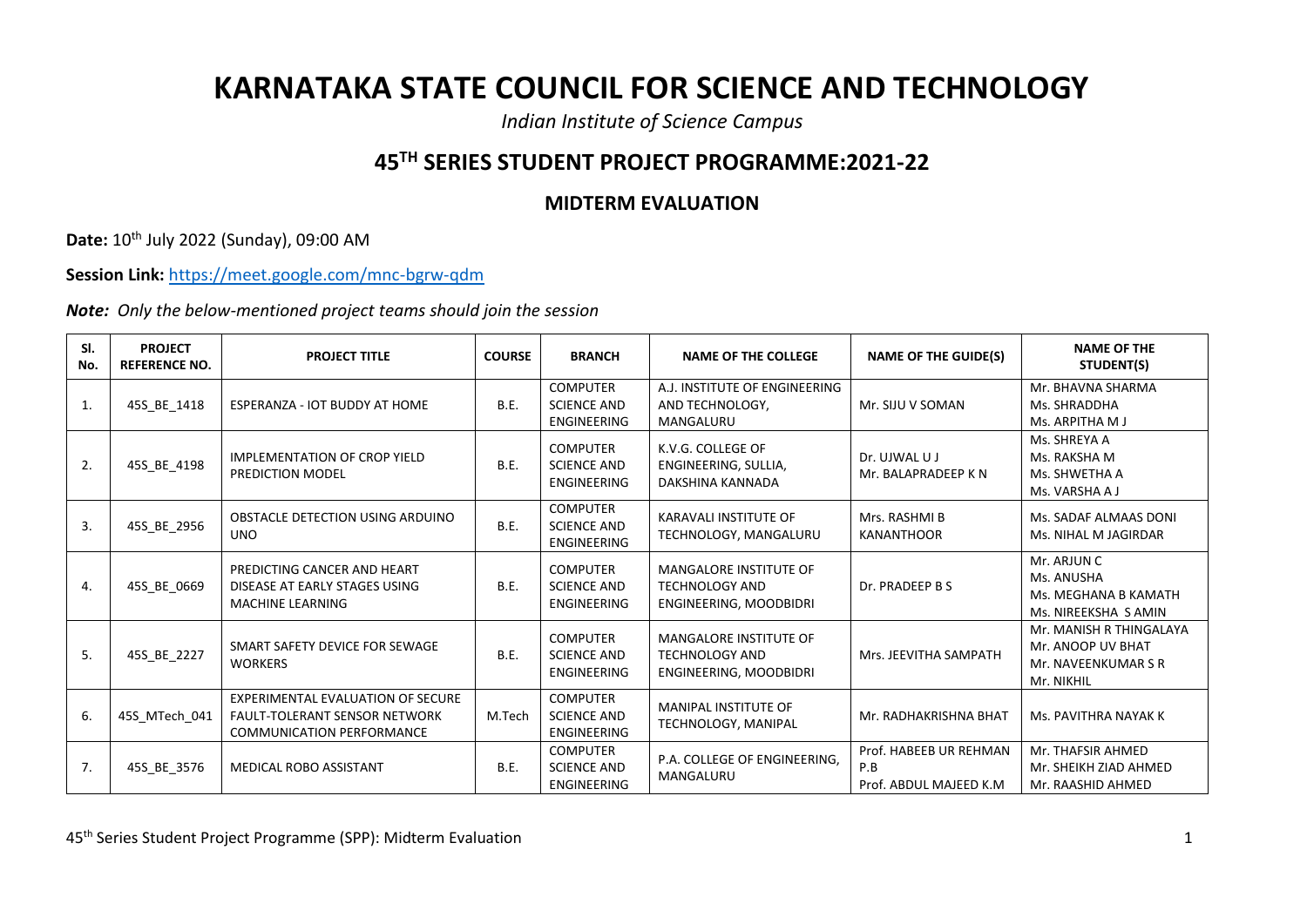|     |             |                                                                                                    |             |                                                             |                                                                        |                                            | Mr. ABDUL BASHITH<br><b>IBRAHIM</b>                                                                             |
|-----|-------------|----------------------------------------------------------------------------------------------------|-------------|-------------------------------------------------------------|------------------------------------------------------------------------|--------------------------------------------|-----------------------------------------------------------------------------------------------------------------|
| 8.  | 45S_BE_4780 | V-LEARN                                                                                            | <b>B.E.</b> | <b>COMPUTER</b><br><b>SCIENCE AND</b><br>ENGINEERING        | P.A. COLLEGE OF ENGINEERING,<br>MANGALURU                              | Dr. SHARMILA KUMARI M                      | Mr. MG MOHAMMAD REEZ<br>Mr. MOHAMMAD HASHIR ALI<br>Mr. MOHAMMAD IRFAN                                           |
| 9.  | 45S_BE_4787 | CENSORSHIP RESISTANT DECENTRALIZED<br>REVIEW PLATFORM (CREDREP)                                    | <b>B.E.</b> | <b>COMPUTER</b><br><b>SCIENCE AND</b><br><b>ENGINEERING</b> | P.A. COLLEGE OF ENGINEERING,<br>MANGALURU                              | Prof. SHAMNA N V<br>Prof. ABDUL MAJEED K M | Mr. SHANEN TAJJDEEN<br><b>KHAZIN</b><br>Mr. SAMAH SHAKIR ALI<br>Mr. ZEESHAN ASHRAF V O C<br>Mr. THAHSEEN MAJEED |
| 10. | 45S_BE_2971 | DEPRESSION ANALYSIS IN STUDENTS<br>USING MACHINE LEARNING                                          | B.E.        | <b>COMPUTER</b><br><b>SCIENCE AND</b><br><b>ENGINEERING</b> | S.D.M. INSTITUTE OF<br>TECHNOLOGY, UJIRE                               | Mr. PRADEEP G S<br>Mr. THYAGARAJU G S      | Mr. MANJUNATH A NAIK<br>Ms. MONIKAM S<br>Ms. NAGASUMATHI M S<br>Ms. NITHIKA K C                                 |
| 11. | 45S_BE_3566 | E-WASTE MANAGEMENT USING BLOCK<br><b>CHAIN</b>                                                     | <b>B.E.</b> | <b>COMPUTER</b><br><b>SCIENCE AND</b><br><b>ENGINEERING</b> | S.D.M. INSTITUTE OF<br>TECHNOLOGY, UJIRE                               | Prof. AMITH K. S.                          | Ms. PRATHEEKSHA HEGDE<br>Ms. PRAKRUTHI JAIN<br>Ms. SHALINI K M<br>Ms. SHARANYA N S                              |
| 12. | 45S_BE_1803 | <b>CRACK DETECTION FOR NON-</b><br><b>CONVENTIONAL STRUCTURES</b>                                  | <b>B.E.</b> | <b>COMPUTER</b><br><b>SCIENCE AND</b><br><b>ENGINEERING</b> | SAHYADRI COLLEGE OF<br><b>ENGINEERING AND</b><br>MANAGEMENT, MANGALURU | Mrs. VIDYA V V                             | Ms. ANCITA CAROLINE<br><b>DSOUZA</b><br>Ms. ABIYA ANN SAJI<br>Ms. DELISHA DSOUZA<br>Ms. PRERNA P BAPPAL         |
| 13. | 45S_BE_2680 | E-LEARNING FOR RURAL SCHOOLS                                                                       | B.E.        | <b>COMPUTER</b><br><b>SCIENCE AND</b><br><b>ENGINEERING</b> | SAHYADRI COLLEGE OF<br><b>ENGINEERING AND</b><br>MANAGEMENT, MANGALURU | Dr. PRIYA R KAMATH                         | Mr. AKHILESH SARASIJAN<br>Mr. SREEVISHNU T<br>Ms. DIYA SUJITH<br>Ms. TANISHA SINGHAL                            |
| 14. | 45S_BE_2928 | DEEP-FAKE VIDEO DETECTION SYSTEM<br>USING PHONEME-VISEME MISMATCH<br>APPROACH                      | <b>B.E.</b> | <b>COMPUTER</b><br><b>SCIENCE AND</b><br><b>ENGINEERING</b> | SAHYADRI COLLEGE OF<br><b>ENGINEERING AND</b><br>MANAGEMENT, MANGALURU | Dr. MUSTAFA BASTHIKODI                     | Ms. HIBA FATHIMA<br>Ms. THANWEERA NOURIN A<br>$\vee$<br>Ms. KHATHIJATHUL HILMI<br>Ms. RAHIDA                    |
| 15. | 45S_BE_2982 | A DEEP LEARNING APPROACH FOR<br><b>IDENTIFICATION AND CLASSIFICATION OF</b><br><b>HATE CONTENT</b> | <b>B.E.</b> | <b>COMPUTER</b><br><b>SCIENCE AND</b><br><b>ENGINEERING</b> | SAHYADRI COLLEGE OF<br><b>ENGINEERING AND</b><br>MANAGEMENT, MANGALURU | Dr. PUSHPALATHA K                          | Ms. RAKHI R SHET<br>Ms. SRILAKSHMI KAMATH<br>Ms. DEEKSHA<br>Ms. SHRADDHA K                                      |
| 16. | 45S_BE_3034 | CHECKING APPEARANCE OF THE HUMAN<br>FACE VIRTUALLY BY APPLYING COSMETIC<br><b>PRODUCTS</b>         | <b>B.E.</b> | <b>COMPUTER</b><br><b>SCIENCE AND</b><br><b>ENGINEERING</b> | SAHYADRI COLLEGE OF<br><b>ENGINEERING AND</b><br>MANAGEMENT, MANGALURU | Mr. KISHORE KUMAR                          | Ms. RACHITHA<br>Ms. ERIN SHERYL PEREIRA<br>Ms. PRIYA RAMA NAIK<br>Ms. MAYOLA ANGELA<br><b>DSOUZA</b>            |